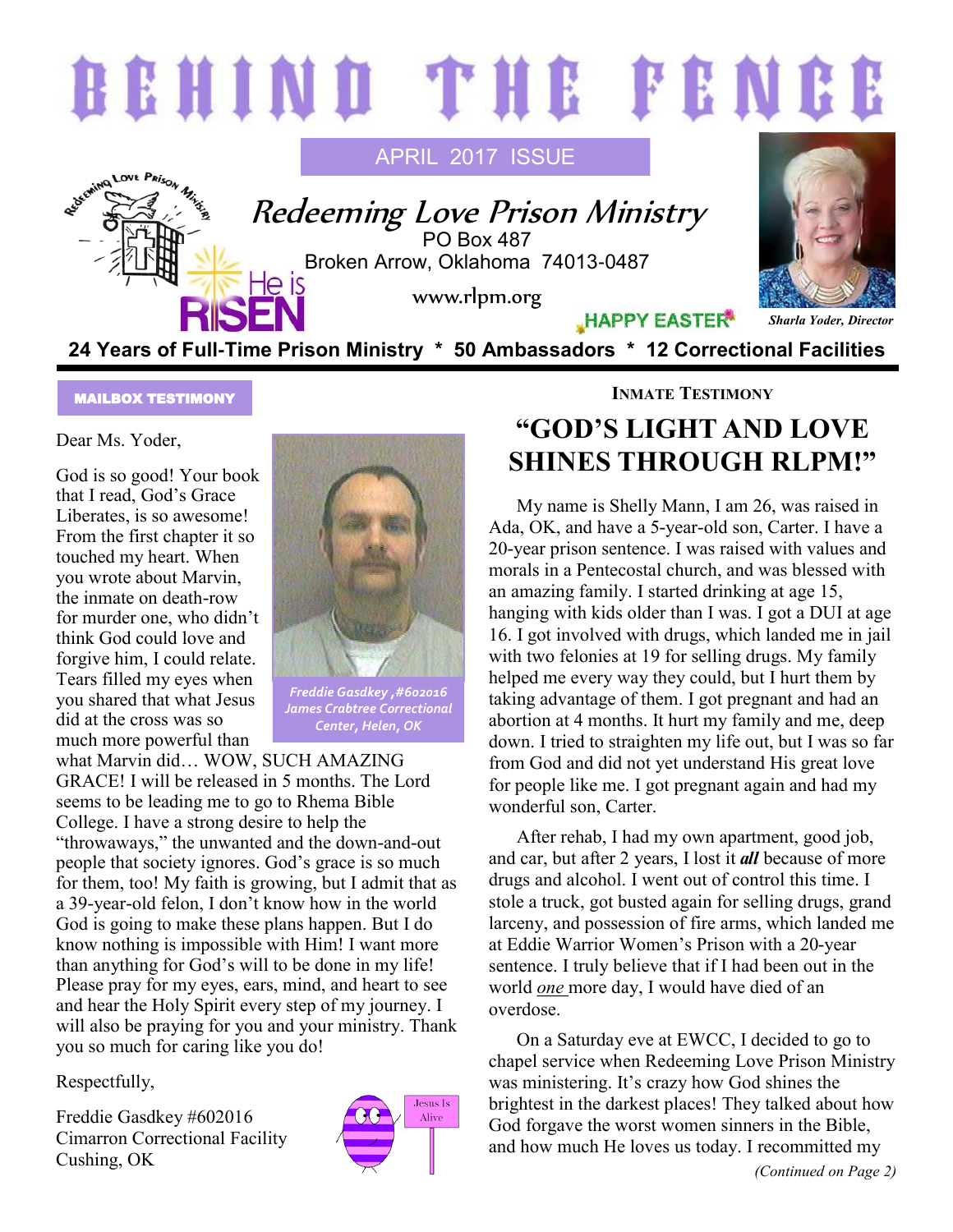#### INMATE TESTIMONY

#### *(Continued from Page 1)*

life to Christ and was delivered from drugs, alcohol, and was set free from my past. I felt the power of God flow through me when these ladies laid hands on me and prayed in tongues! They are great women

and true followers of Christ. They all have a heart of gold, and God's light and love shines through them. I know the next several years spent in prison are going to be spent praising God! RLPM is a gift from God and always gives hope and encouragement from the Lord to us. I plan to always attend their services. I can't wait to see them again!



**Shelby D. Mann, #738187 EWCC, Taft, OK**

Thank you, Shelby

### **CHRISTIAN POETRY BOOKS DONATED TO PRISONERS**

We are very thankful to Linda Harder for donating 2 cases of her books for inmates who appreciate Christian poetry. Here is one of her Easter poems you will really enjoy!

### *JESUS, OUR VINE by Linda Harder*

*Love was poured out on the cross that day; Why He would die for me— I couldn't say When they pierced His side, it was His blood that He shed The heart of His life, flowing in red.*



*He left something to me that I might partake, "This do in my name that I may remake Your innermost self to be sparkling clean, Drink of this cup, the fruit of the vine, Now you have tasted the best gift, the very best wine.*

*Now as you have received, freely give— Will your life not be poured out, sparkling and red? To bind up men's wounds unto mankind I send; "No greater love has any man than this, That he would lay down his life for his friend!"*

### **RLPM 11-YEAR FRUITFUL PEN PAL MINISTRY!**

*by Nadine Moore*

**HELLO there!** I wanted to let you know how thankful I am that I met Sharla and joined Redeeming Love Prison Ministry in 2001! I was amazed at the heart of love that Sharla had for everyone. Bringing hope to a very dark place was so needed! I began to write to prisoners who requested a Christian pen pal. Knowing how much an encouraging word can mean to a person, what I try to do is share the Word of God and encouragement. I also try to remember birthdays and holidays with a card and special note. I have received responses that this was the first time in a long time someone has remembered them. Since I began 11 years ago, I have had anywhere from 3 to 9 pen pals at a time, some short term, and others much longer, just as needed. At present I have 5 pen pals and one I have

been writing to for 5 years. There are some very talented people in prison and they have a lot to share! When my brother passed away, a lady made the most beautiful card for me and put the kindest words inside. Please remember to pray for your brothers and sisters in the Lord who are in prison.



### **NEW MINISTRY DOOR OPENS FOR RLPM!**

We are thankful to our Lord for the new door of ministry recently opened to us

at 12 &12 Rehabilitation Center. Many of the residents are former prisoners. Tom Cabell ministers there every Sunday morning! (He and his wife attend church on Saturday evenings.) We expect this ministry to grow quickly and welcome more ambassadors to join Tom. *Tom Cabell*



*RLPM Board Member*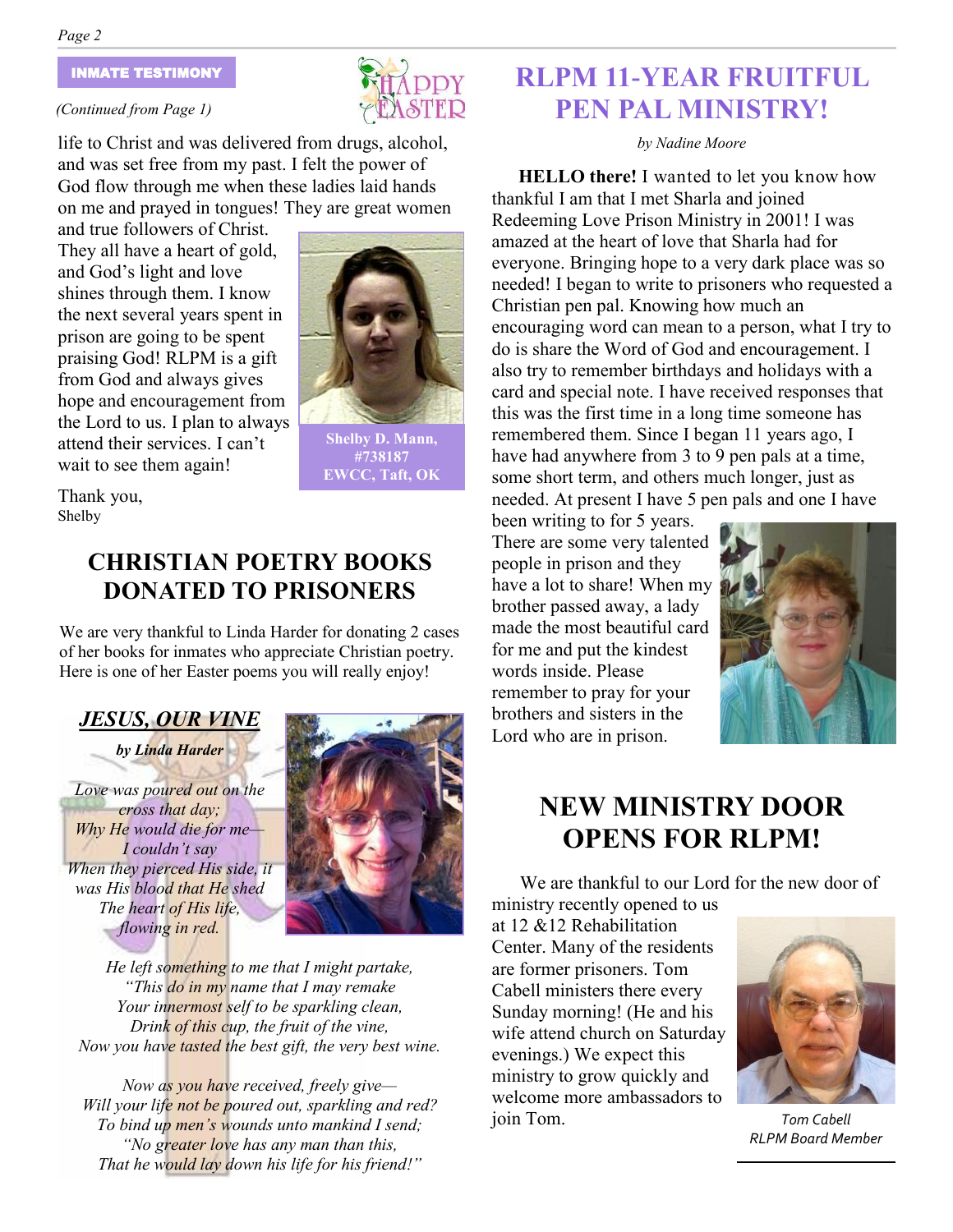**HEART TO HEART**

*by Dr. Michael Shanahan*

**Note**: *Dr. Michael Shanahan wrote this article. He is both an RLPM board member, ambassador, and faithful partner. I believe that you will enjoy what he has to share!*

#### **Why I Am a Partner**

When Paul wrote to his friends in Philippi, he identified them as saints, participants in the gospel and partakers of grace. *Saints*, of course, means those who are set apart for a reason. *Participants* and *partakers* have the meaning of sharing with each other in a particular interest. The body of Christ is a partnership. I am a member of the body of Christ. I participate. I share with the members of this body. I am a partner.

The purpose of any body is to share the strengths of the members with each other to maintain and increase the strengths of the body. This is true in business, sports, neighborhoods, and families. It is true in government, clubs, gangs, teams, military and church. It is especially true when covenant is enacted.

God made covenant with man, and He promised to be THE PROVIDER. He made this covenant through Jesus, and Jesus is the mediator of this covenant to us. This means that He includes us in all the benefits of the covenant. This is how we became members of the body of Christ.

Members have a responsibility to each other. Every member has a part, but some members are better equipped, stronger, more able, etc. at any given time than some others. At these times and circumstances those members who are able provide support for those who are not. The older, mature members of a family support the younger members until they grow and learn to participate.

In this ministry to those who are incarcerated, the part of the body who is able provides support to those who are presently unable.

Jesus clearly is pleased when I visit those in prison. (Matthew 25:34–36.) We are clearly instructed to remember those who are in bonds or who are prisoners. It is a responsibility of partners. (Hebrews 13:3.)

 Redeeming Love Prison Ministry has been providing teaching, materials, fellowship, training, personal ministry, love and encouragement to incarcerated men and women in many prisons, jails and other correctional facilities for 25 years. This faithful ministry is made available because of partners.

I am a partner because I asked God where I could be effectively involved and He introduced me to Sharla Yoder and this ministry. My part is to provide financial support to enable teams to travel, provide materials, pay administrative expenses and to support Sharla as she works full time to facilitate ministry to people who have little or no resources to contribute.

It is the right thing to do. It pleases God. We are family!

Michael Shanahan

 $\bullet$  $\bullet$ 

 $\bullet$  $\ddot{\bullet}$  $\ddot{\bullet}$  $\ddot{\textbf{v}}$  $\bullet$  $\ddot{\textbf{v}}$ 

 $\bullet$ 

 $\ddot{\bullet}$ 

1111

 $\bullet$  $\ddot{\textbf{v}}$  $\ddot{\bullet}$  $\bullet$  $\bullet$  $\bullet$  $\ddot{\bullet}$  $\ddot{\bullet}$  $\bullet$  $\bullet$  $\bullet$  $\ddot{\bullet}$  $\ddot{\bullet}$  $\ddot{\bullet}$  $\ddot{\textbf{v}}$ 

 $\bullet$  $\ddot{\textbf{v}}$  $\bullet$  $\bullet$ 

*I hope you enjoyed this, and we look forward to hearing from you soon!*